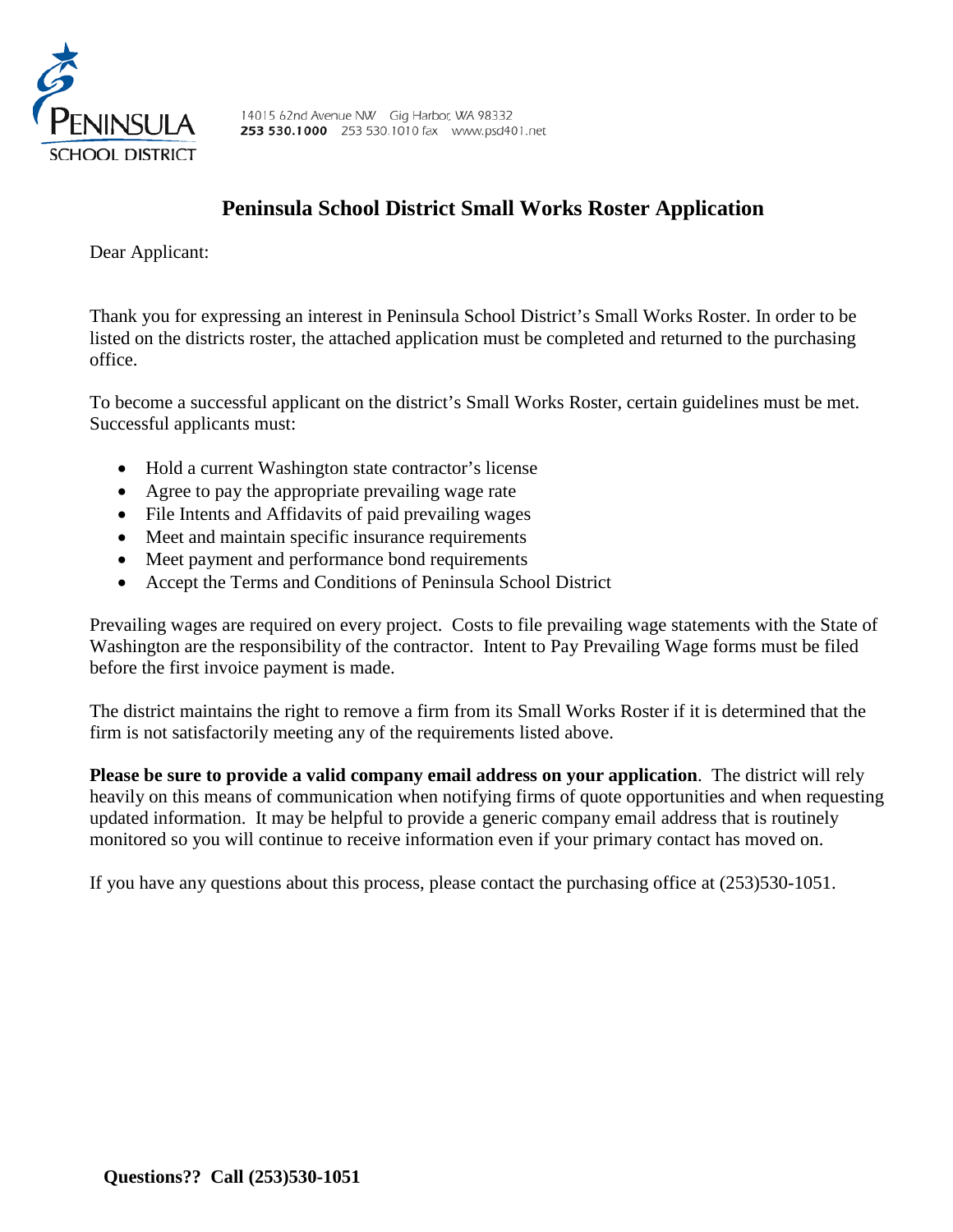

## **PENINSULA SCHOOL DISTRICT SMALL WORKS ROSTER APPLICATION**

| Application should be returned by mail, fax or email to:                                                                                                                                                                                                                                                                                                                                                                                                                                                                                                                                                                                                                                                                                                                                                                                                                                                                                                                                                                                                                                               |                                 |                                                                                           |     |
|--------------------------------------------------------------------------------------------------------------------------------------------------------------------------------------------------------------------------------------------------------------------------------------------------------------------------------------------------------------------------------------------------------------------------------------------------------------------------------------------------------------------------------------------------------------------------------------------------------------------------------------------------------------------------------------------------------------------------------------------------------------------------------------------------------------------------------------------------------------------------------------------------------------------------------------------------------------------------------------------------------------------------------------------------------------------------------------------------------|---------------------------------|-------------------------------------------------------------------------------------------|-----|
| Mail to:<br>Peninsula School District<br><b>Attention: Purchasing</b><br>14015 62 Ave NW<br>Gig Harbor, WA 98332                                                                                                                                                                                                                                                                                                                                                                                                                                                                                                                                                                                                                                                                                                                                                                                                                                                                                                                                                                                       | Fax to: (253)530-1025           | Email to: butchcoed@psd401.net or,<br>georgek@psd401.net<br>Questions: Call (253)530-1051 |     |
|                                                                                                                                                                                                                                                                                                                                                                                                                                                                                                                                                                                                                                                                                                                                                                                                                                                                                                                                                                                                                                                                                                        |                                 |                                                                                           |     |
|                                                                                                                                                                                                                                                                                                                                                                                                                                                                                                                                                                                                                                                                                                                                                                                                                                                                                                                                                                                                                                                                                                        |                                 |                                                                                           |     |
| Address: <u>Street/PO Box</u> City                                                                                                                                                                                                                                                                                                                                                                                                                                                                                                                                                                                                                                                                                                                                                                                                                                                                                                                                                                                                                                                                     |                                 | State                                                                                     | Zip |
|                                                                                                                                                                                                                                                                                                                                                                                                                                                                                                                                                                                                                                                                                                                                                                                                                                                                                                                                                                                                                                                                                                        | $\text{Fax } \#:$               |                                                                                           |     |
| Email address: the contract of the contract of the contract of the contract of the contract of the contract of the contract of the contract of the contract of the contract of the contract of the contract of the contract of<br>NOTE: Requests for quotes will be solicited via email and will be sent to this email address.<br><b>Business Classification:</b><br>Sole Proprietor                                                                                                                                                                                                                                                                                                                                                                                                                                                                                                                                                                                                                                                                                                                  | Partnership Corporation LLC LLC |                                                                                           |     |
|                                                                                                                                                                                                                                                                                                                                                                                                                                                                                                                                                                                                                                                                                                                                                                                                                                                                                                                                                                                                                                                                                                        |                                 |                                                                                           |     |
| Small Works Roster applicants must be registered with the state of Washington in accordance with RCW 39.04.350.<br>The contractor agrees to pay the prevailing wage rate to all employees in accordance with RCW 39.12 and file the<br>necessary intents and affidavits of compliance. The contractor shall require any subcontractor to likewise comply<br>with RCW 39.12. For projects bidding over \$10,000 a Payment and Performance Bond will be required and<br>retainage of 5% will be withheld. For projects between \$10,000 and \$35,000, at the option of the contractor, the<br>District may in lieu of Payment and Performance Bonds retain 10% of the contract amount. For projects over<br>\$35,000, retainage will not be released until the district receives all of the necessary releases from the Department of<br>Revenue, the Department of Labor and Industries, the Department of Employment Security and settlement of any<br>liens filed under RCW 60.28.<br>Contractor agrees to terms listed above and attached Terms and Conditions. Contractor agrees to comply with all |                                 |                                                                                           |     |

Contractor agrees to terms listed above and attached Terms and Conditions. Contractor agrees to comply with all city, county, state and federal regulations relative to public works projects. Contractor hereby certifies that they have not been excluded, suspended or debarred from doing business with a State, Federal or other Municipal Agency.

**Signature: \_\_\_\_\_\_\_\_\_\_\_\_\_\_\_\_\_\_\_\_\_\_\_\_\_\_\_\_\_\_\_\_\_\_\_\_\_\_\_\_\_\_\_ Date: \_\_\_\_\_\_\_\_\_\_\_\_\_\_\_\_\_\_\_\_\_\_\_\_\_\_\_** 

**Printed Name: \_\_\_\_\_\_\_\_\_\_\_\_\_\_\_\_\_\_\_\_\_\_\_\_\_\_\_\_\_\_\_\_\_\_\_\_\_\_\_** 

**Questions?? Call (253)530-1051**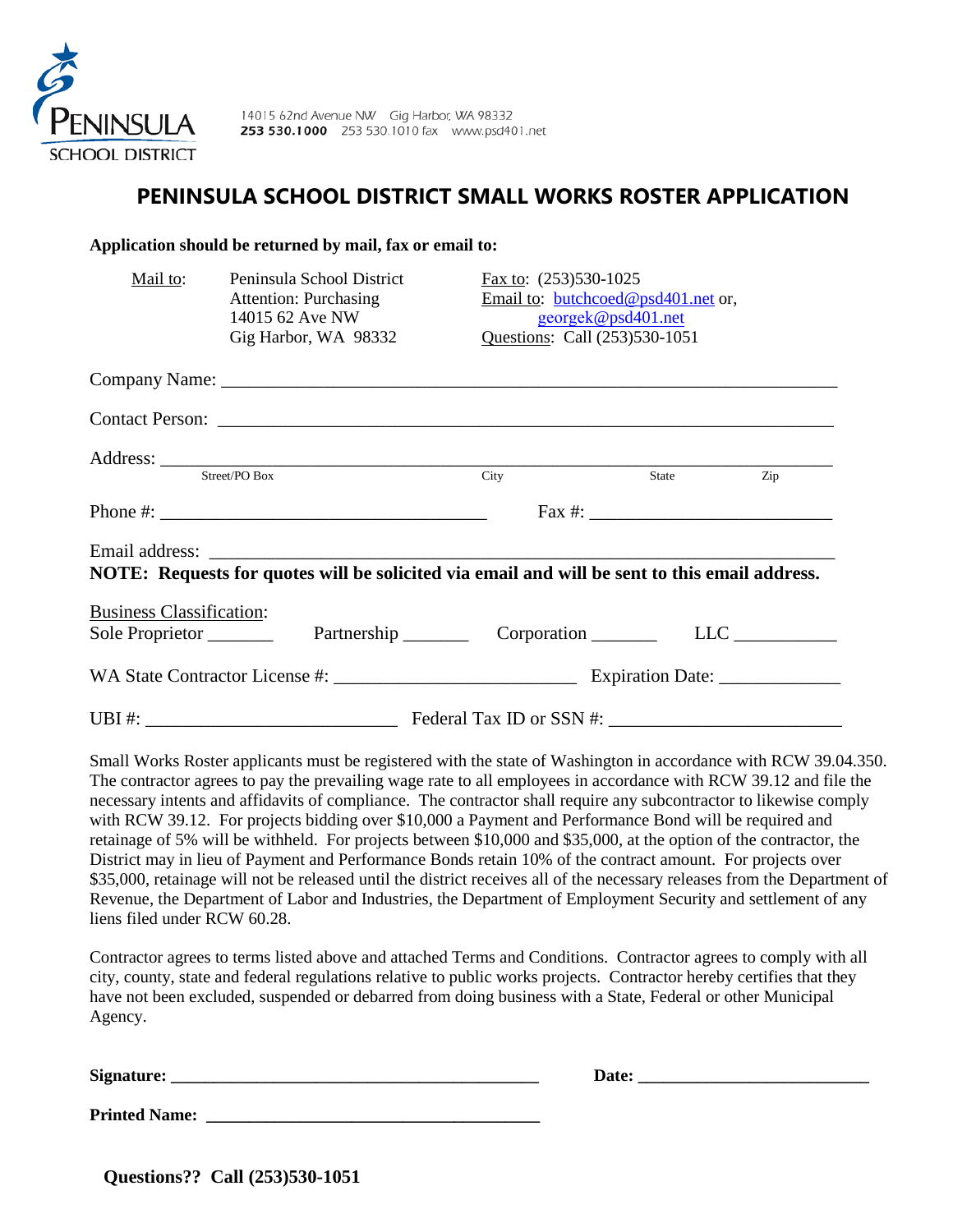

# **Minimum Qualifications**

# **Company Name: \_\_\_\_\_\_\_\_\_\_\_\_\_\_\_\_\_\_\_\_\_\_\_\_\_\_\_\_\_\_\_\_\_\_\_\_\_\_\_\_\_\_\_\_\_\_\_\_\_\_\_\_\_\_\_\_\_\_\_\_**

These minimum qualifications must be met in order to be listed on Peninsula School District's Small Works Roster.

• Do you have a current valid Contractors License?

 $\circ$  Yes  $\_\_$  No

- Are you able to provide a public works contract bond in accordance with RCW 39.08? o Yes \_\_\_\_\_ No \_\_\_\_\_
- Have you been in business at least 3 years without interruption?
	- o Yes \_\_\_\_\_ No \_\_\_\_\_

### **Insurance Requirements:**

Peninsula School District shall be named as additional insured on the Commercial Liability insurance policy. Applicant must have the following minimum insurance coverage in place.

- Commercial General liability insurance of at least \$1,000,000 combined single limit per occurrence
- \$2,000,000 aggregate for personal injury, bodily injury, and property damage;
- Automobile liability insurance of at least \$1,000,000 combined single limit per accident for bodily injury and property damage.

My company will be able to meet the insurance requirements listed above. Yes \_\_\_\_\_\_ No \_\_\_\_\_\_\_

#### **List three recent public works jobs and reference contacts for projects your company has performed in the past three years.**

| Questions?? Call (253)530-1051 |  |
|--------------------------------|--|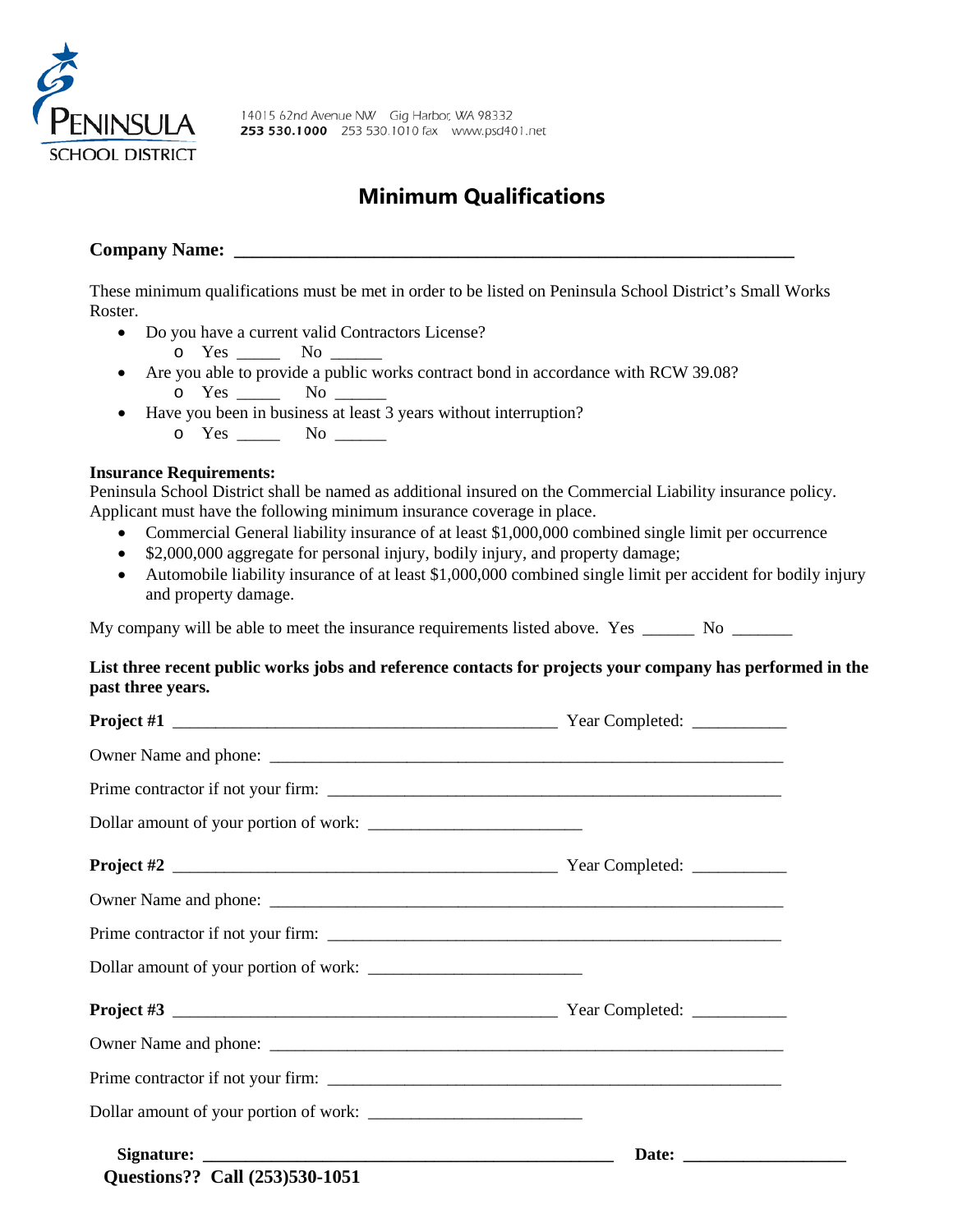

## **CATEGORIES OF INTEREST**

### **Company Name: \_\_\_\_\_\_\_\_\_\_\_\_\_\_\_\_\_\_\_\_\_\_\_\_\_\_\_\_\_\_\_\_\_\_\_\_\_\_\_\_\_\_\_\_\_\_\_\_\_\_\_\_\_\_\_\_\_\_\_\_\_\_**

## **Indicate up to five areas in which your firm is qualified to perform work.**

|                             | Alarm systems – installation, maintenance, repair        |
|-----------------------------|----------------------------------------------------------|
|                             | Asbestos abatement                                       |
|                             | Asphalt – paving, patching, coating                      |
|                             | <b>Athletic Fields</b>                                   |
|                             | Carpentry                                                |
|                             | Concrete work – curbs, sidewalks, foundations, flat work |
| $\sim$ $\sim$ $\sim$ $\sim$ | Demolition                                               |
|                             | Site work, excavation                                    |
|                             | Electrical                                               |
| _____                       | Electrical – low voltage                                 |
| _______                     | Fencing                                                  |
| ________                    | Floor covering                                           |
|                             | General contractor                                       |
|                             | Grounds related work – landscape, irrigation             |
|                             | <b>HVAC</b>                                              |
| $\overline{\phantom{a}}$    | Mechanical doors                                         |
|                             | Painting                                                 |
| $\overline{\phantom{a}}$    | Plumbing                                                 |
|                             | Refrigeration                                            |
|                             | Roofing                                                  |
|                             | Septic – cleaning, construction, maintenance, pumping    |
|                             | Signage                                                  |
|                             | <b>Street Sweeping</b>                                   |
|                             | Striping – traffic, parking and pavement markings        |
|                             | Tree trimming, removal                                   |
|                             | <b>Utilities</b>                                         |
|                             |                                                          |
| $\overline{\phantom{0}}$    | Other                                                    |
|                             | Other                                                    |
|                             |                                                          |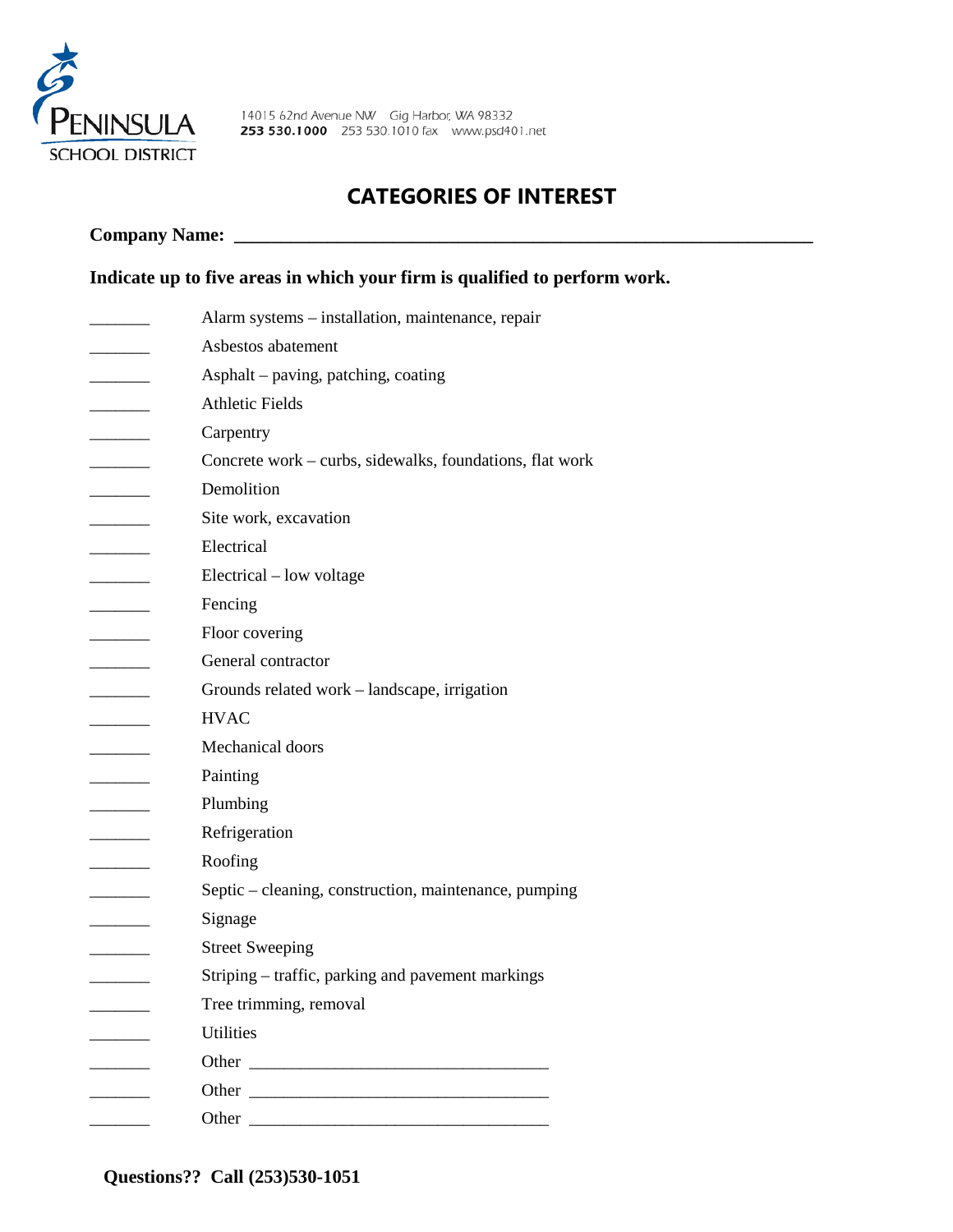

#### **Terms and Conditions**

**Assignment.** Neither the District nor the Contractor shall assign this Agreement, either in whole or in part, without the prior written consent of the other party, which shall not be unreasonably withheld. Any assignment permitted under this clause does not relieve either party from its duties or obligations under this Agreement. No such consent will be required for assignment to an entity owned by or under the common control with assignor. In any event, the assigning party will remain fully responsible for compliance with all of the terms of this agreement.

**Assurances.** The District and the Contractor agree that all activity pursuant to this Agreement will be in accordance with all the applicable current federal, state, and local laws, rules, and regulations.

**Background Checks.** Contractors, whose employees will have scheduled unsupervised contact with children in the work to be performed under this Agreement, shall conduct criminal background checks, including fingerprinting, in accordance with RCW 43.43.830-43.43.835, 10.97.030 and 10.97.050, as now or hereafter amended. The Contractor shall pay for the requirements set forth in this paragraph. The Contractor shall be able to provide copy of employee records check upon request. The Contractor shall prohibit any employees, subcontractor, intern or volunteer from performing work under this Agreement who has pled guilty to or been convicted of any felony crime involving the physical neglect of a child under chapter 9A.42 RCW, the physical injury or death of a child under chapter 9A.32 or 9A.36 RCW (except motor vehicle violations under chapter 46.61 RCW), sexual exploitation of a child under chapter 9.68A RCW, sexual offenses under chapter 9A.44 RCW where a minor is the victim, promoting prostitution of a minor child under RCW 9A.64.030 or violation of similar laws of another jurisdiction. Failure to comply with this provision shall be grounds for the District immediately terminating the Agreement. The Contractor shall incorporate this requirement into every subcontract it enters relating to services with the District.

**Certification Regarding Debarment, Suspension, and Ineligibility.** The Contractor certifies that neither it nor its principals are presently debarred, declared ineligible, or voluntarily excluded from participation in transactions by any federal department or agency. The Contractor certifies that it shall not knowingly enter into an agreement with a subcontractor who is debarred, suspended, declared ineligible, or voluntarily excluded from participation in transactions by any federal department or agency, for the performance of this agreement. The Contractor shall provide immediate written notice to the District, if at any time, the Contractor or any subcontractor is debarred, declared ineligible, or voluntarily excluded.

**Compliance with the Americans with Disabilities Act.** The Contractor shall be responsible for compliance with the Americans with Disabilities Act of 1990, as now in effect or hereafter amended, and all rules and regulations issued thereunder (herein collectively referred to as the "ADA") and compliance with the ADA Accessibility Guidelines when carrying out the duties of this agreement. The Contractor shall indemnify the District against any and all complaints and defend the District from all actions arising from the Contractor's negligence of compliance during the term of this agreement.

**Confidentiality.** The Contractor acknowledges that certain data, material, or information which originates from this Contract regarding students, may consist of confidential records owned by the District or confidential personally identifiable information subject to the Federal Family Educational Rights and Privacy Act or other privacy laws, and that disclosure to or use by third parties would be damaging. The Contract, therefore, agrees to hold all such material and information in strictest confidence, not to make use thereof other than for the performance of this Contract to release it only to authorized employees and agents requiring such information and not release or disclose it to any other party. The Contractor agrees to release such information or material only to employees and agents who have signed a written agreement expressly prohibiting redisclosure.

**Entire Agreement.** This Agreement constitutes the entire agreement between the District and the Contractor and supersedes any prior oral or written statements or agreements.

**Hazardous Waste.** The Contractor will not cause nor permit any activities on the District's property which directly or indirectly could result in the District's property becoming contaminated with hazardous or toxic waste or substances. For purposes of this agreement, the term 'hazardous or toxic waste or substances" means any substance or material defined or designated as hazardous or toxic wastes, hazardous or toxic material, a hazardous, toxic or radioactive substance or other similar term by any applicable federal, state or local statute, regulation or ordinance now or hereafter in effect.

**ID Badge.** Contractor will be required to wear an ID badge when on District property for compliance with the District's safety policy and security concerns. Badges must be prominently displayed and attached to outer, upper garments at all times while on District property.